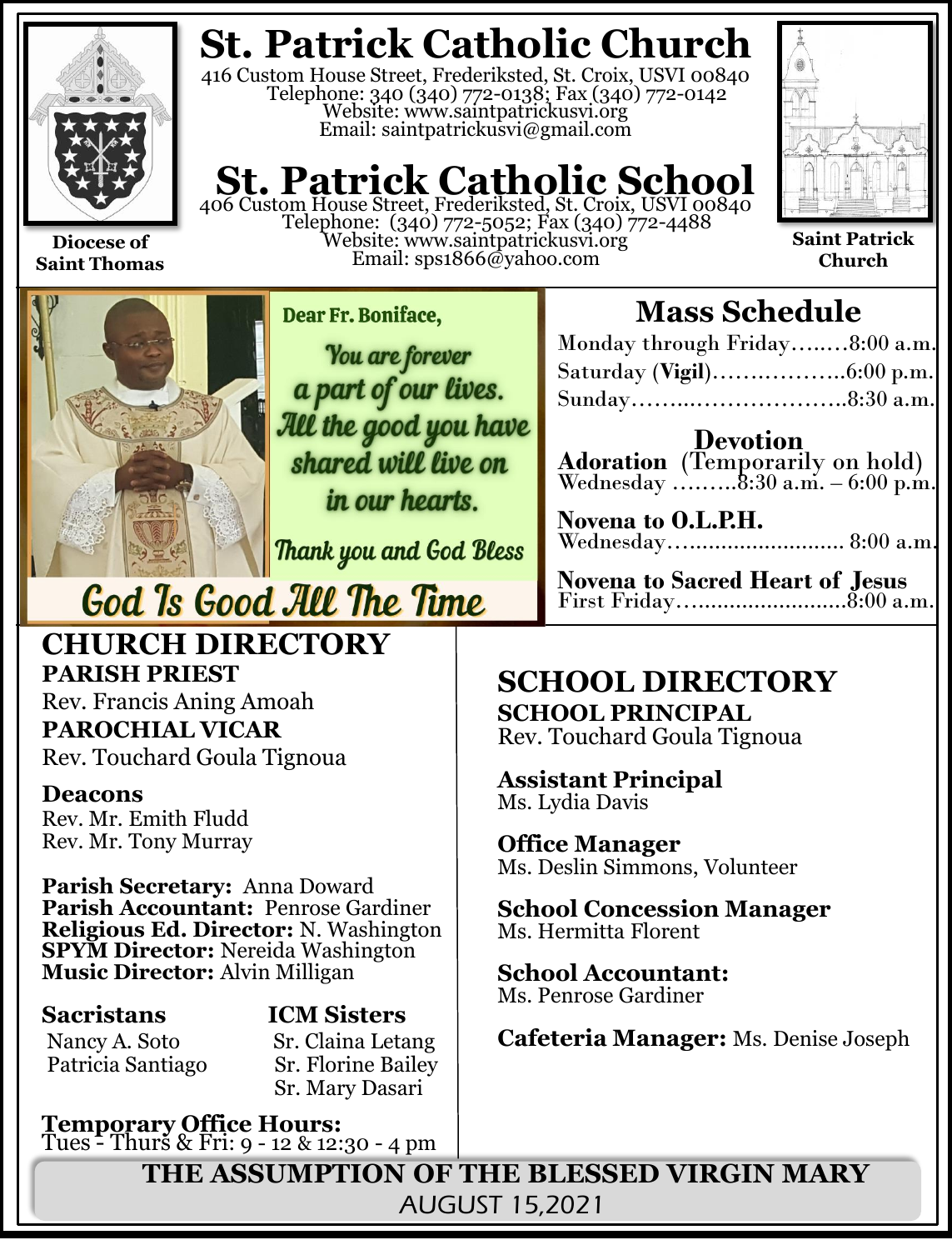## **THE ASSUMPTION OF THE BLESSED VIRGIN MARY AUGUST 15, 2021**

## **MASS INTENTIONS**

**SATURDAY, August 14,, 6:00 PM.** Communion Service

**SUNDAY, August 15, 8:30 AM. Communion Service**

**MONDAY, August 16, 8:00 AM.** Communion Service

**TUESDAY**, **August 17, 8:00 AM.** Communion Service

**WEDNESDAY, August 18, 8:00 AM.** Communion Service

**THURSDAY, August 19, 8:00 AM.** Communion Service

**FRIDAY, August 20, 8:00 AM.** Communion Service

**SATURDAY, August 21, 6:00 PM** Communion Service

## **SCRIPTURE READINGS OF THE WEEK**

| <b>SUNDAY:</b>                                                             | Rv 11;19,12:1-6,10<br>1Cor 15:20-27<br>Lk 1:39-56 |
|----------------------------------------------------------------------------|---------------------------------------------------|
| <b>MONDAY:</b><br><b>Saint Stephan of Hungary</b>                          | Jgs 2:11-19<br>Mt 19: 16-22                       |
| <b>TUESDAY:</b>                                                            | Jgs 6:11-24<br>Mt 19:23-30                        |
| <b>WEDNESDAY:</b>                                                          | Jgs 9:6-15<br>Mt 20:1-16                          |
| <b>THURSDAY</b><br><b>Saint John Eudes, Priest</b>                         | Jgs 11:20-39<br>Mt 22:1-14                        |
| <b>FRIDAY</b><br><b>Saint Bernard, Abbot &amp; Doctor</b><br>of the Church | Rv 1:1,3-6,14-16,22<br>Mt 22:34-40                |
| SATURDAY:<br><b>Saint Pius X, Pope</b>                                     | Rv 2:1-3,8-11, 4:13-17<br>Mt 23:1-12              |

### *PRAY FOR THE SICK & SHUT-INS*

*Please pray that they may find comfort and healing in Christ.*

Steve Alexander, Olivia Anger, Nicholas Andrew, Marilyn Bailey, Eric Belcher, George Bondieumaitre, Debra Bruce, Virginia Burke, Fred Calvillo, William Carino, Ninon Gussman Carr, Norma Carillo, Paulette Christopher, Victorino Cruz, Matthew Donelley, Anna D'Souza, Norma Dyer, Harold Fisher, Sr.,, Kimberly Fludd, Johnetta Goodloe, Sarah Gordon, Dr. Amy Hardin, Enis Hilaire, Urla Isaac, Lidia Jiminez, , Eleanor Johnson, Alma John, Ann Joseph, Electra Joseph, Rose Joseph, Edwin Josiah, Jeannie Krigger, T'Agho Lopez, Chamarla Louis, Felina Artigo, Gwendolyn Lucas, Kathleen Smith-Maccow, Marla Matthew, Carlos Matus, Luz Melendez, Beverly Nesbitt, Bevon Nicholas, Marilyn Nicks, Ann Parris, Fr. Simon Peter, Geralda Pickering, Michelle Gibbs Riviere, Carmen Russell, Henrietta Sandy, Jose Manuel Santana, Martha Lena St. Juste, Eric Thomas, Juan Valentin, , Vincent Urgent, Inez Walker, Deacon Oliver Washington, Ann Weikel, Inez Williams, Simeon Williams, Curtis Williams, Joseph Wilson, Ingerborg McIntosh, William Lang, Anita Pulpul & Kemit Lewis, Noel Lercana & Bertille Samuel, Lewis Eugene, & Vilma C. Johnson, Fanny Andrews Clarke, Kesha Tatum.

*(Please call the Church Office to add or remove names to/from this list Church)*

### **MASS ATTENDANCE – AUGUST 07 & 08, 2021**

**Saturday** 6:00pm Holy Mass 30 **Sunday** 8:30am Holy Mass 70. Total 100

### **Preserve the Past Campaign in Progress**

Our Church restoration project is in progress and your contribution is still welcome. Please call the church office or contact a minister of hospitality for the contribution envelope.

#### **SECOND COLLECTION FOR T MONTH OF AUGUST 2021**

School Support……….……… August 01 Maintenance Fund….………August 07-08 Capital Improvements……….August 14-15 Property Insurance………… August 21-22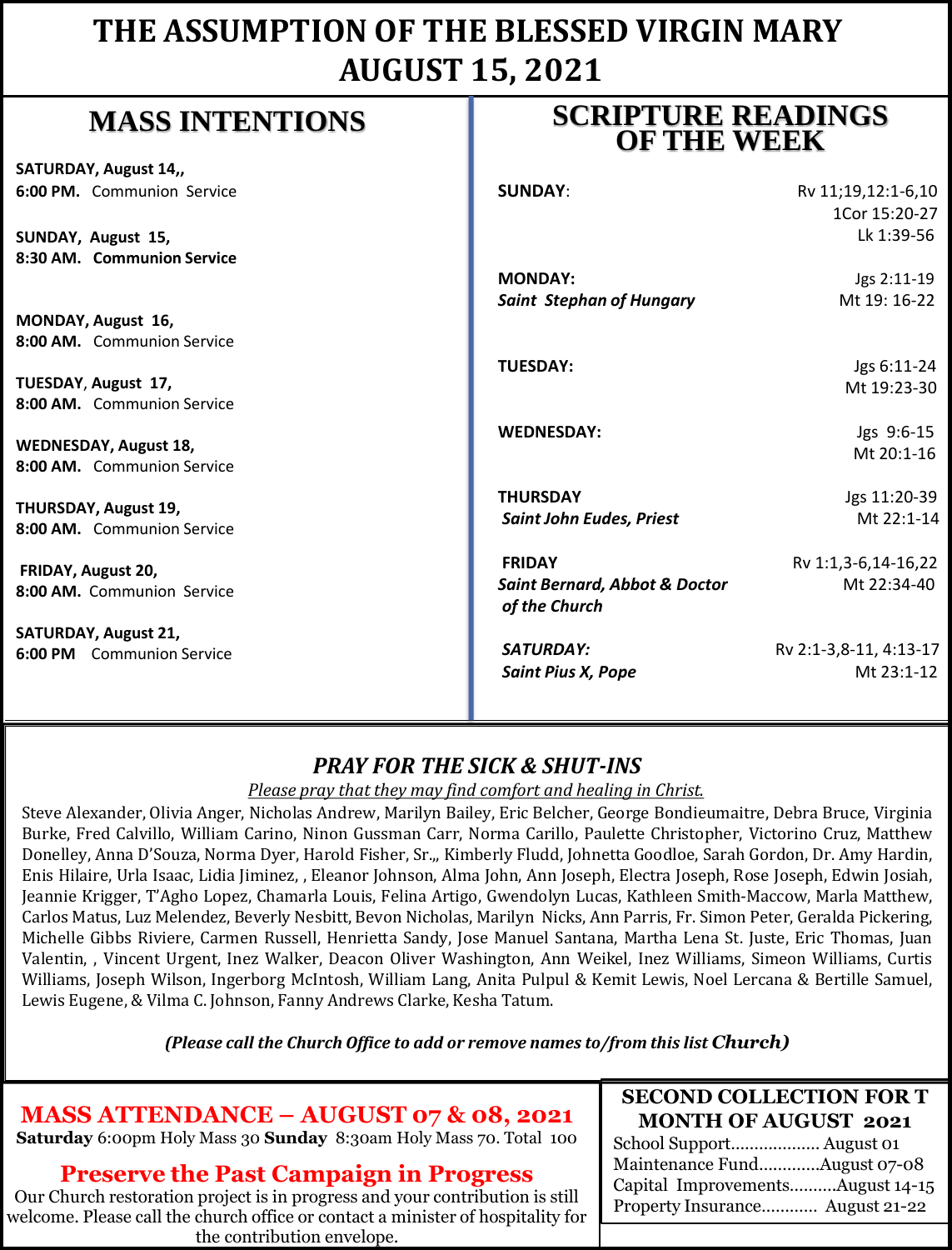# Announcements



#### **Seven Days Sanctuary Lamp Devotion**

The Sanctuary Lamp which burns in the Sanctuary of our church, the reminder of the Lord's Presence in the Most Holy Eucharist, will burn from August 15 to August 21 For Eleanor Johnson, Grace of Healing. requested by Eloise Benjamin.

#### **Saint Patrick Catholic School 2021-22 School Year**

Saint Patrick Catholic School will reopen for the 2021-22 school year on Monday, August 23, 2021. There will be a mandatory parent orientation meeting held on Thursday, August 26, 2021, at 5:30pm in St. Gerard's Hall. Registration is still ongoing. The registration fee is \$250. Applications can be downloaded from the website or can be picked up at the School Office. We are also hiring for teacher's position. To apply, please contact the school office at (340) 772-5052.

#### **COVID-DELTA PROTOCOL**

In keeping with the recent press release of the Governor of the US Virgin Islands concerning Houses of Worship Covid-19 protocols, please take not of the recommendations that all protocols on restrictions must be observed. To ensure that sanitization, face covering, monitoring of body temperature and social distancing are strictly implemented in all the facilities and all the churches of the diocese.

#### **Priest Transfers & Appointment**

- Rev. Fr.. Boniface Blanchard Twaibu, appointed Parish Priest of Holy Family Church.
- Rev. Fr. Kerly Francois, appointed Parochial Vicar of Holy Family Church.
- Rev. Fr. Francis Aming Amoah, appointed Parish Priest of St. Patrick Church,
- Rev. Fr. Touchard Goula Tignoua, appointed Parochial Vicar of St. Patrick Church, as well as Fr. Touchard, appointed in charge of St. Patrick Catholic School.

#### **2021 Christmas Raffle Books**

The drawing date for our Raffle is just a few months away. Please remember to turn in you sold books. Books are still available at the rear of the Church every weekend after Holy Masses. This is the only major fundraiser for our parochial school. We rely on your support for its success.

#### children at the Church Office. Present a copy of the child(ren) birth certificate(s). Classes for parents & godparents are on the 1st, 2<sup>nd</sup> and 3<sup>rd</sup> Tuesday from 6:00

**Sacrament of Baptism**

#### **Sacrament of Marriage**

p.m. until 7:00 p.m. each month.

Please make arrangements with parish priest 6 months before your wedding.

Fourth Sunday of each month. Please register your

Parish Information

#### **Confraternity of Christian Doctrine (CCD) Classes**

Classes are held every Sunday during the school year and begin with attendance and instruction in the classroom at 8:30 a.m. followed by Mass at 10:00 a.m.

#### **Rite of Christian Initiation of Adults (RCIA) Classes**

RCIA is the journey of faith by which interested persons become members of the Roman Catholic Church. The program instructs adults to enter into full communion with the Catholic Church through Baptism and/or Confirmation and Holy Communion. To register, please call the church office at (340) 772-0138.

#### **Sacrament of Penance**

Confession is the sacrament that allows us to admit our faults and develop humility, but the most profound part is we get to experience Christ's gift of mercy.

Weekdays……………….…………….... 15 min. before Holy Mass Weekends………………………………. 30 min. before Holy Mass

#### **Funerals**

All funeral services begin at 10:30 a.m. Viewings at 9:30 am. No funerals are held on weekends. Arrangements must be made with the Church before funeral arrangements with the funeral home.

#### **Sacrament of the Anointing of the Sick**

Please call the rectory at (340) 772-0138 whenever a family member or friend is seriously ill or hospitalized.

#### **Parish Registration**

Parishioners who are 18 years and older are invited to register at the Church Office as well as become active and contributing members. We would like to maintain an upto-date listing of all St. Patrick parishioners. Registration also helps in providing quick services for the request and proof of miscellaneous church letters for individuals, Baptism, Confirmation, etc.

**Bulletin announcements must be submitted to the Church Office by Wednesday at noon**